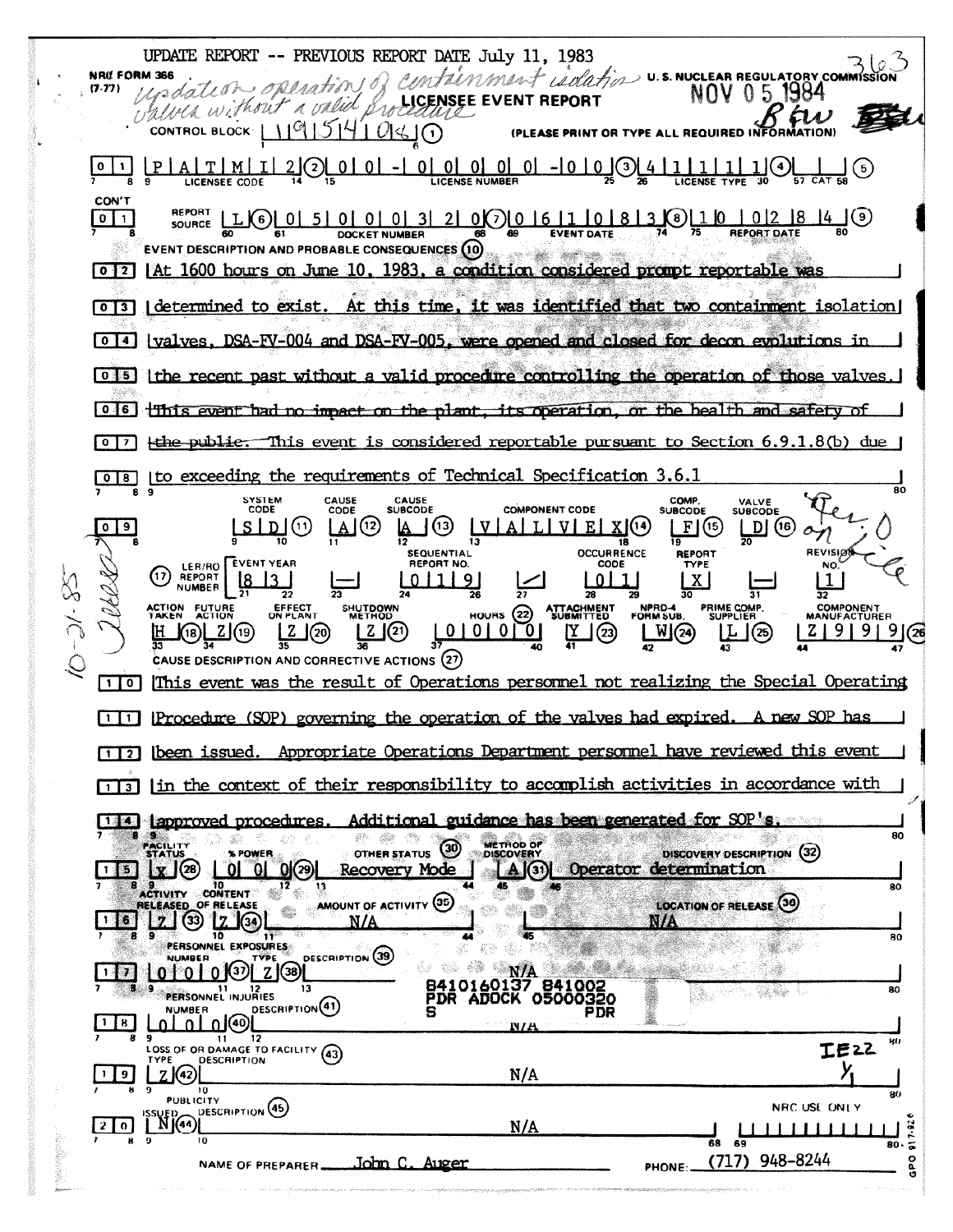LER 83-019/01X-1 EVENT DATE - June 10. 1983

# I. EXPLANATION OF THE OCCURRENCE

A condition considered prompt reportable under Technical Specification 6.9.1.8(b) was determined to exist at 1600 hours on June 10, 1983. At this time, it was determined that Containment Isolation Valves DSA-FV-004 and DSA-FV-005 had been operated without currently approved procedures. DSA-FV-004 and DSA-FV-005 are part of the Decontamination Service Air System. The operation of these valves was controlled under Special Operating Procedure (SOP) R-2-82-67. This SOP was issued on November 17, 1982, and reached its 90-day expiration date on February 15, 1983. The SOP was administratively cancelled upon reaching the expiration date. However, the SOP was not replaced or reissued, therefore, no valid procedure existed after February 15, 1983, which would allow opening of these valves. Based on an inspection of operating logs and similar records, it was determined that the valves were operated on approximately seventeen different days subsequent to the expiration of SOP R-2-82-67. The expiration of the SOP was noted on June 10, 1983.

Subsequent investigation also found that valve DSA-FV-005 was operated several times during the period September 20, 1982, to November 16, 1982, without an approved procedure.

ı

Operation of these valves without a valid procedure is a violation of Technical specification Limiting Condition for Operation 3.6.1 and is, therefore, reportable pursuant to Technical Specification 6.9.1.8(b).

### II. CAUSE OF THE OCCURRENCE

Originally, Decontamination Service Air was supplied to the Reactor Building (RB) through valve DSA-FV-004. This valve was installed outboard of RB Penetration R-561. On September 20, 1982, valve DSA-FV-005 was installed in line with DSA-FV-004 on RB Penetration R-561. At this time, the Decontamination Service Air System was controlled by SOP R-2-82-45 but the SOP only allowed for the operation of DSA-FV-004. This SOP had been in effect since July 6, 1982, and was not modified to include DSA-FV-005.

On October 3, 1982, SOP R-2-82-45 expired upon exceeding the 90-day maxima time limit for SOP's. Accordingly, SOP R-2-82-62 was issued on October 15, 1982, to control operation of DSA-FV-004 but it failed to include the controls for valve DSA-FV-005. This SOP (R-2-82-62) was in effect between October 15, 1982, and November 16, 1982, during which time sign-off copies of the SOP were used to operate both valves.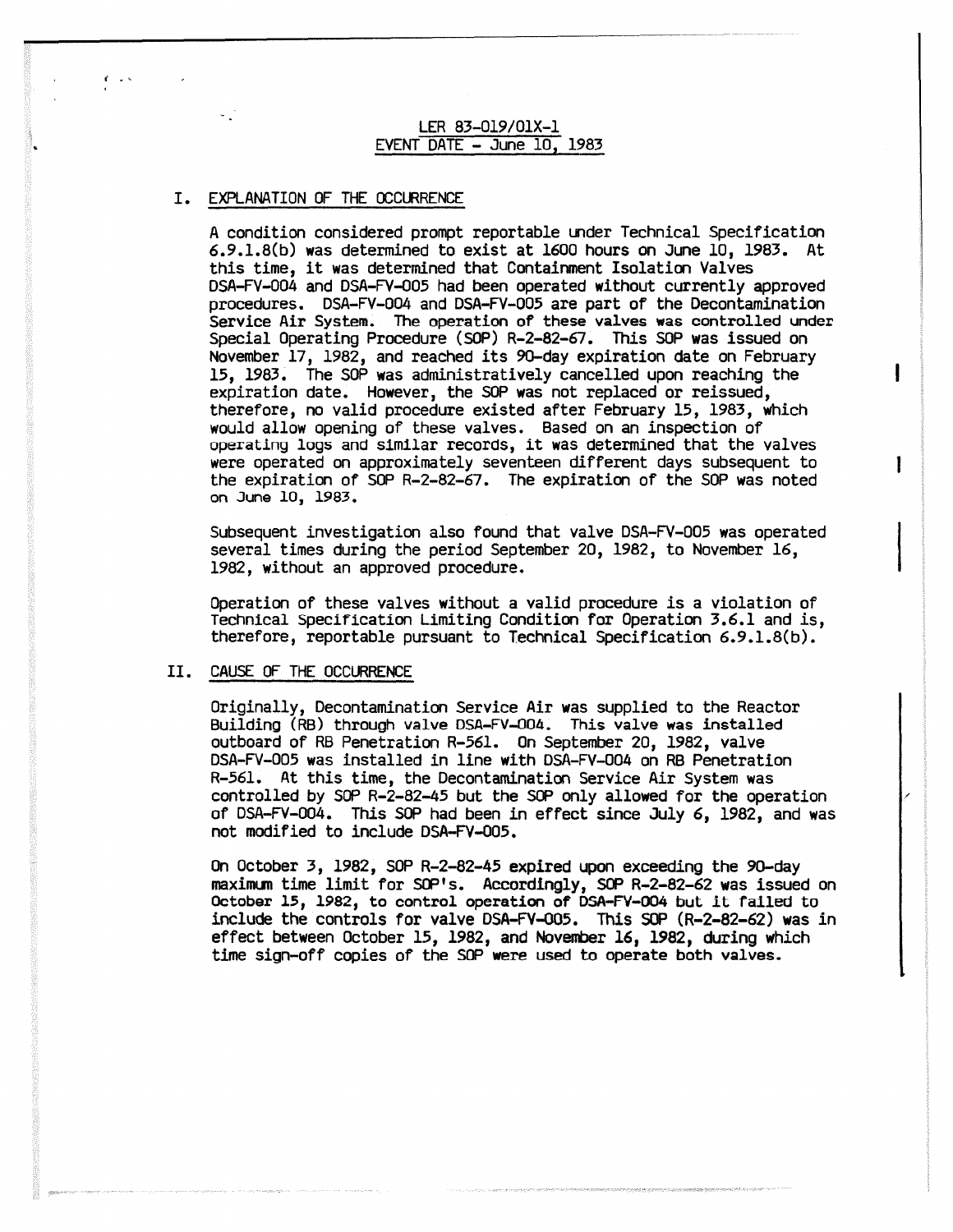On November 17, 1982, SOP R-2-82-67 was issued to replace SOP R-2-82-62. This SOP (R-2-82-67) correctly addressed the operation of both DSA-FV-004 and DSA-FV-005.

By the time SOP R-2-82-67 was issued, the frequency of operation of D5A-FV-004 and USA-FV-UU5 had increased to where the operation was routine. Under a provision contained in Administrative Procedure (AP) 1060, Procedure Usage and Implementation, the use of the procedure signoff pages and procedure in hand operation of the valves was discontinued. AP 1060 provides for this where procedural steps are repetitive and routine. This provision is also provided for in the new 4000 series Administrative Procedures (specifically 4000-ADM-1218.01).

On February 15, 1983, SOP R-2-82-67 reached its 90-day expiration date. Due to the previous history of valve operations and the routine nature of the valve operation, Operations personnel failed to note the expiration of the SOP.

The root causes for these two incidents are;

- Operations personnel failed to include DSA-FV-005 in the SOP governing the operation of the Decontamination Service Air System.
- -- Operations personnel failed to note that SOP R-2-82-67 had expired.

#### III. CIRCUMSTANCES SURROUNDING THE OCCURRENCE

At the time of the occurrence, the Unit 2 facility was in a long-term cold shutdown state. The reactor decay heat was being removed via loss to ambient. Throughout the event there was no effect on the Reactor Coolant System or the core.

## IV. CORRECTIVE ACTIONS TAKEN OR TO BE TAKEN

Immediate - Operation of the valves was discontinued until a new SOP (4370-3240-83-00056) was issued on July 1, 1983.

Long-Term - This event was reviewed with the appropriate personnel in the Operations Department in order to reinforce their responsibility to perform activities in accordance with approved procedures. This action was completed on July 30, 1983.

In addition, a review of SOP's was conducted to determine/identify those which should be permanent procedures, thereby reducing to a minimum the opportunities for this type of occurrence. Additional guidance concerning issuance of SOP's, as opposed to procedures, was also generated. These were accomplished as of August 16, 1983.

#### V. COMPONENT FAILURE DATA

 $N/A$